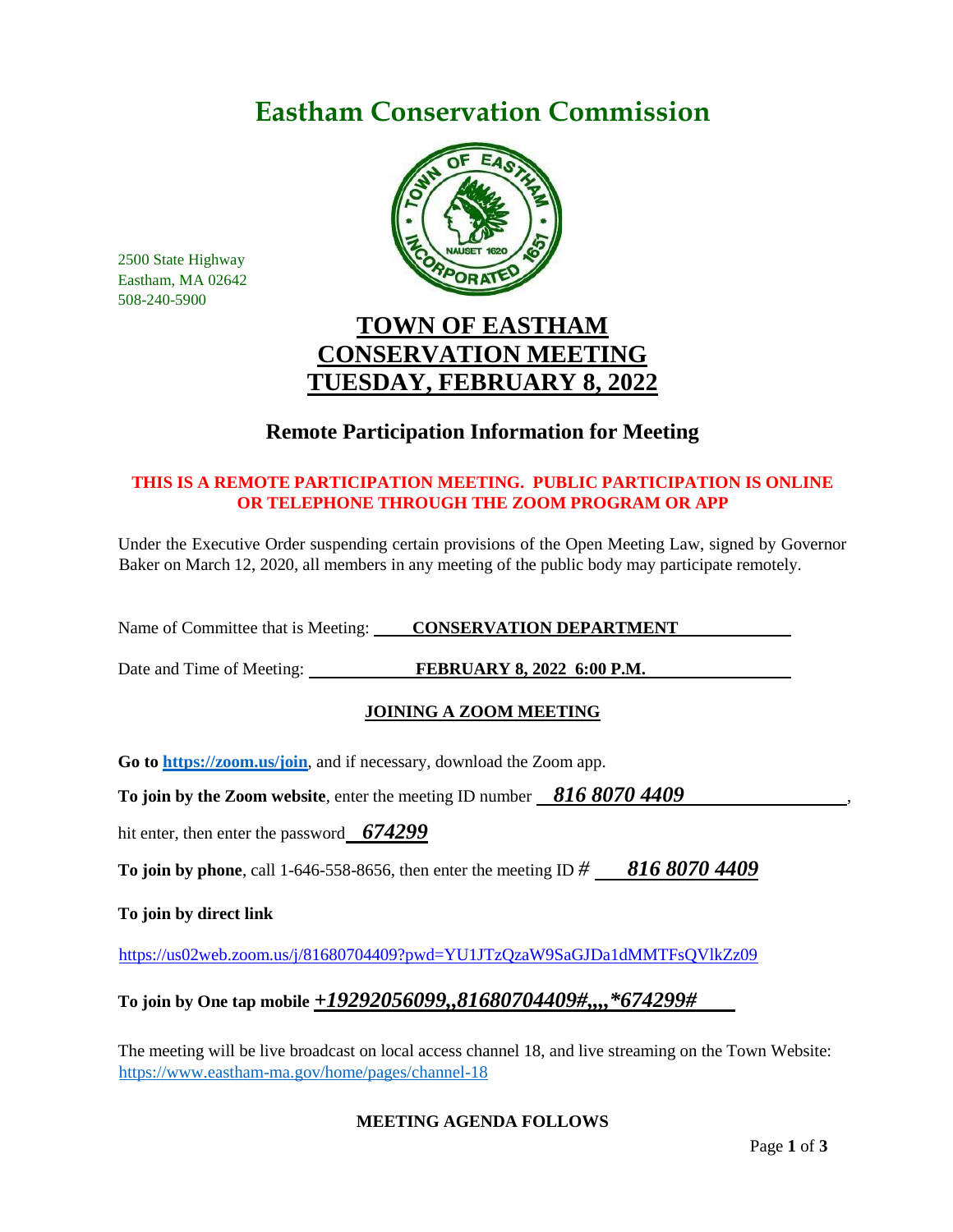# **Eastham Conservation Commission**

2500 State Highway Eastham, MA 02642 508-240-5900



## **AGENDA**

**Conservation Commission Meeting 6:00 P.M, Tuesday, February 8, 2022 Earle Mountain Room Eastham Town Hall 2500 State Highway Eastham, MA. 02642**

### **REMOTE PARTICIPATION ONLY (See Conservation Commission Website for Details)**

The Eastham Conservation Commission will hold a public meeting on Tuesday, February 8, 2022 at 6:00 PM pursuant to Massachusetts General Law (MGL) Ch. 30A, Sections 18-25 (Open Meeting Law), MGL Ch. 131, Section 40 (Wetlands Protection Act) and Ch. 155 of the Code of the Town of Eastham (Eastham Wetlands Protection Bylaw), in order to consider the following:

#### **PUBLIC HEARINGS**

**Notice of Intent filed by Jeffrey and Kerry Cogen.** Applicant proposes to restore view corridors at property located at 45 Herring Brook Road, Map 17, Parcel 501A.

**Notice of Intent filed by John D. & Uelia H. Hayward.** Applicant proposes a smaller deck, new foundation, stone driveway addition and removal of one tree at property located at 11 Smith Lane, Map 20, Parcel 120.

**Notice of Intent filed by Avigdor Konig.** Applicant proposes construction and ongoing maintenance of a sand drift fence at property located at 29 Longstreet Lane, Map 10, Parcel 334.

**Notice of Intent filed by Douglas and Sarah Harvey.** Applicant proposes reconstruction and ongoing maintenance of a sand drift fence at property located at 27 Longstreet Lane, Map 10, Parcel 333.

**Notice of Intent filed by Rocky Melchiorri.** Applicant proposes construction and ongoing maintenance of a sand drift fence at property located at 1140 Kingsbury Beach Road, Map 10, Parcel 332.

**Continuation of Notice of Intent filed by George F. C. & D. Sui-Wen.** Applicant proposes to dismantle and rebuild existing rock revetment and proposes 73 cubic yards of annual nourishment at property located at 6 Nans Way, Map 07, Parcel 514A.

**Continuation of Request for Amended Order of Conditions (SE 19-1762)**. Permittee (Town of Eastham) proposes expanding approved truck access from First Encounter Beach to the Boat Meadow Aquaculture Development Area to include the months of June-September at property located at 1620 Samoset Road, Map 16, Parcel 012.